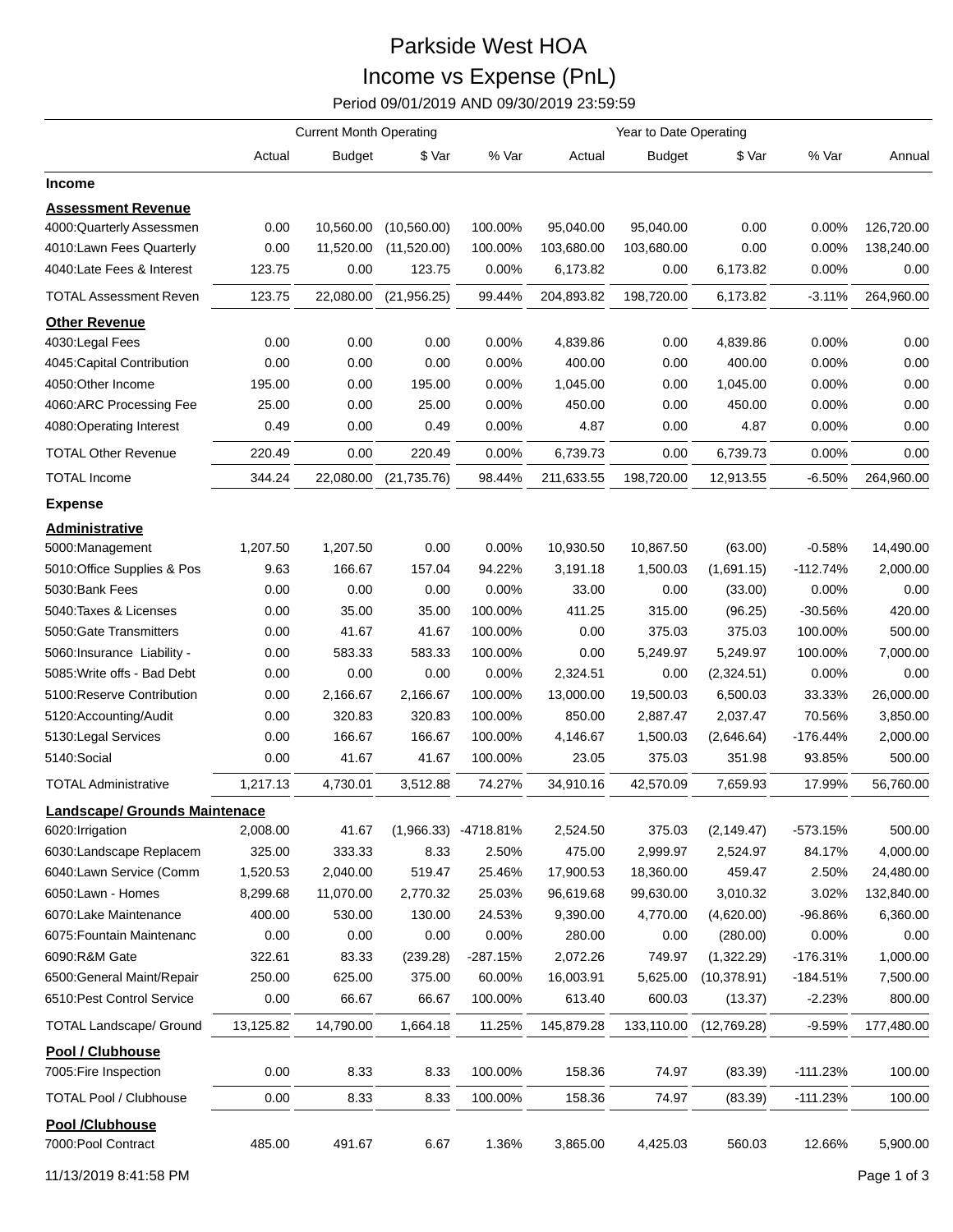## Parkside West HOA Income vs Expense (PnL)

Period 09/01/2019 AND 09/30/2019 23:59:59

|                              | <b>Current Month Operating</b> |               |             |           |            | Year to Date Operating |             |             |            |
|------------------------------|--------------------------------|---------------|-------------|-----------|------------|------------------------|-------------|-------------|------------|
|                              | Actual                         | <b>Budget</b> | \$ Var      | % Var     | Actual     | <b>Budget</b>          | \$ Var      | % Var       | Annual     |
| 7010: Pool Supplies/Repair   | 0.00                           | 41.67         | 41.67       | 100.00%   | 4,547.24   | 375.03                 | (4, 172.21) | $-1112.50%$ | 500.00     |
| 7030: Pool Security System   | 285.58                         | 74.17         | (211.41)    | -285.03%  | 942.71     | 667.53                 | (275.18)    | $-41.22%$   | 890.00     |
| <b>TOTAL Pool /Clubhouse</b> | 770.58                         | 607.51        | (163.07)    | $-26.84%$ | 9,354.95   | 5,467.59               | (3,887.36)  | $-71.10%$   | 7,290.00   |
| <b>Utilities</b>             |                                |               |             |           |            |                        |             |             |            |
| 8000: Electric               | 1,642.17                       | 1,600.00      | (42.17)     | $-2.64%$  | 14,140.51  | 14,400.00              | 259.49      | 1.80%       | 19,200.00  |
| 8010: Water/Sewer            | 51.88                          | 58.33         | 6.45        | 11.06%    | 686.60     | 524.97                 | (161.63)    | $-30.79%$   | 700.00     |
| 8020: Phone                  | 187.08                         | 258.33        | 71.25       | 27.58%    | 1,631.45   | 2,324.97               | 693.52      | 29.83%      | 3,100.00   |
| 8030:Garbage                 | 11.79                          | 12.00         | 0.21        | 1.75%     | 106.11     | 108.00                 | 1.89        | 1.75%       | 144.00     |
| 8040: Brighthouse Internet   | 104.26                         | 0.00          | (104.26)    | $0.00\%$  | 938.34     | 0.00                   | (938.34)    | $0.00\%$    | 0.00       |
| <b>TOTAL Utilities</b>       | 1,997.18                       | 1,928.66      | (68.52)     | $-3.55%$  | 17,503.01  | 17,357.94              | (145.07)    | $-0.84%$    | 23,144.00  |
| <b>TOTAL Expense</b>         | 17,110.71                      | 22,064.51     | 4,953.80    | 22.45%    | 207,805.76 | 198,580.59             | (9,225.17)  | -4.65%      | 264,774.00 |
| Excess Revenue / Expense     | (16, 766.47)                   | 15.49         | (16,781.96) | $0.00\%$  | 3,827.79   | 139.41                 | 3,688.38    | 0.00%       | 186.00     |